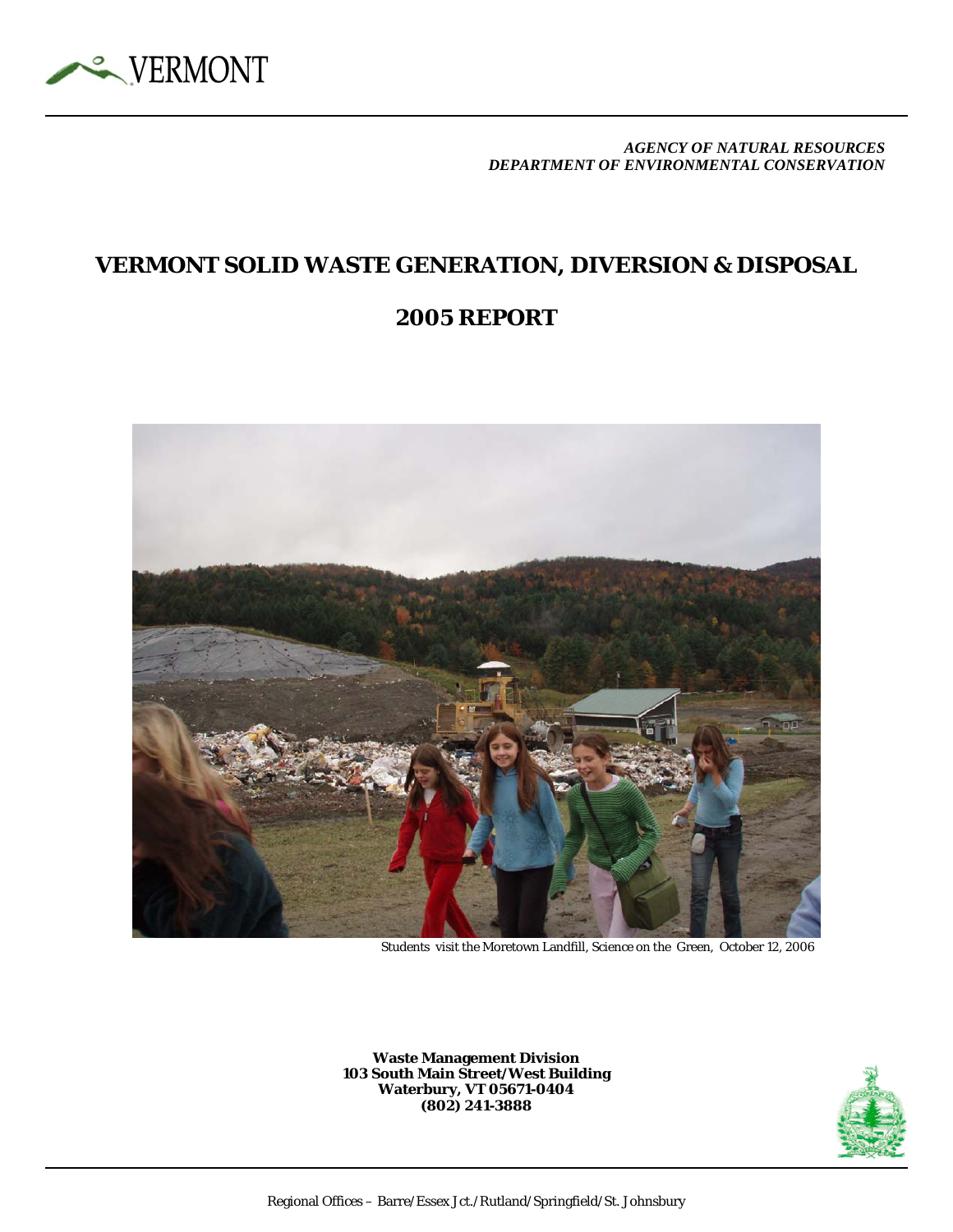#### **VERMONT SOLID WASTE GENERATION - SUMMARY 2005**

#### **MATERIALS**

| <b>MUNICIPAL SOLID WASTE (MSW)</b> |         |
|------------------------------------|---------|
| <b>MSW Materials Diverted</b>      | 183.289 |
| <b>MSW Materials Disposed</b>      | 431.230 |
| <b>TOTAL MSW:</b> I                | 614.519 |

| 13,060  |
|---------|
| 1,470   |
| 99,654  |
| 114,184 |
|         |

| <b>OTHER SOLID WASTE</b>                                    |        |
|-------------------------------------------------------------|--------|
| <b>Other Diverted</b>                                       | 1.238  |
| <b>Other Used in Landfills - VT Waste</b>                   | 37.341 |
| <b>Other Used in VT Landfills - Waste From Other States</b> | 9,745  |
| <b>Other Disposed - VT Waste</b>                            | 11.040 |
| <b>Other Disposed - Waste From Other States</b>             | 807    |
| <b>TOTAL OTHER:</b>                                         | 60,171 |

| <b>HHW &amp; CEG COLLECTION BY DISTRICTS &amp; TOWNS</b> |     |
|----------------------------------------------------------|-----|
| <b>HHW Diverted</b>                                      |     |
| <b>ICEG Diverted</b>                                     |     |
| <b>TOTAL HHW &amp; CEG:</b>                              | 638 |

| <b>Biosolids</b>                                              |         |
|---------------------------------------------------------------|---------|
| <b>Beneficial Reuse</b>                                       | 39,507  |
| <b>Used in Landfills - VT Biosolids</b>                       | 8,652   |
| Used in Vermont Landfills - Biosolids From Other States       |         |
| Landfilled, Incinerated - Vermont Biosolids                   | 6,534   |
| <b>Disposed in VT Landfills - Biosolids From Other States</b> | 467     |
| <b>TOTAL BIOSOLIDS:</b>                                       | 55,160  |
|                                                               |         |
| <b>TOTAL SOLID WASTE GENERATED:</b>                           | 844.672 |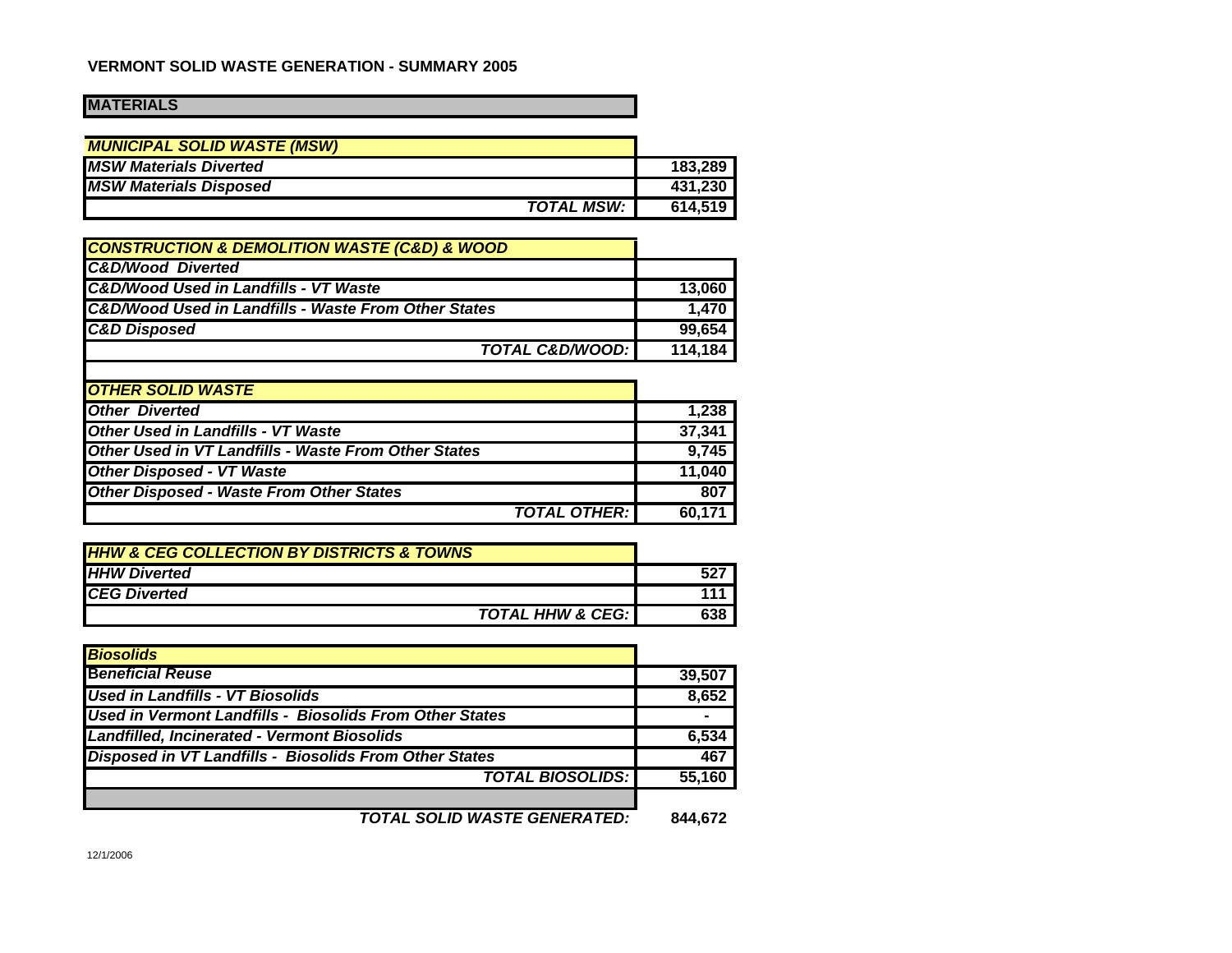#### **SOLID WASTE DIVERSION - 20042005 - ESTIMATED BY MATERIAL TYPE & DIVERSION ACTIVITY**

|                         |                   |                       | <b>SOURCE OF MATERIAL</b> |                    |                   |                         |              |
|-------------------------|-------------------|-----------------------|---------------------------|--------------------|-------------------|-------------------------|--------------|
|                         |                   | <b>Soft Drink and</b> | <b>Economic</b>           |                    |                   |                         |              |
|                         |                   | <b>Beer</b>           | Recycling(2)              |                    |                   |                         |              |
|                         | <b>Recycling</b>  | Distributors(1)(2)    | (Direct to                | <b>Scrap Metal</b> | <b>Organics</b>   | <b>Reuse Facilities</b> |              |
| <b>MATERIAL</b>         | <b>Facilities</b> | (Broker Direct)       | Market)                   | <b>Facilities</b>  | <b>Composting</b> | & Programs(2)           | <b>TOTAL</b> |
| <b>FIBERS</b>           | 49,694            | 386                   | 33,495                    |                    |                   | 137                     | 83,712       |
| <b>ICONTAINERS</b>      | 10,867            | 13,260                | 117                       |                    |                   | 19                      | 24,263       |
| <b>SCRAP METAL</b>      |                   |                       | 251                       | 34,830             |                   | 159                     | 35,240       |
| <b> ORGANIC WASTES </b> |                   |                       |                           |                    | 32,726            | $\mathbf 0$             | 32,726       |
| <b>IMISCELLANEOUS</b>   | 5,167             |                       | 14                        |                    |                   | 2,167                   | 7,348        |
| Total:                  | 65,728            | 13,646                | 33,877                    | 34,830             | 32,726            | 2,482                   | 183,289      |

**2005 MSW DISPOSED (tons): 431,230**

**2005 MSW DIVERSION RATE:30%**

**(1) Total includes 3737 tons of deposit return containers processed by recycling facilities.**

**(2) Data from report prepared for the Vermont Department of Environmental Conservation titled** *Vermont's Municipal Solid Waste Diversion Rate 2001* **, DSM Environmental Services, September 2002**

**(3) Included in "Scrap Metal Facilities" totals.**

**(4) Includes composting data for exempt facilites from** *Vermont's Municipal Solid Waste Diversion Rate 2001* **, DSM Environmental Services, September 2002**

**12/1/2006**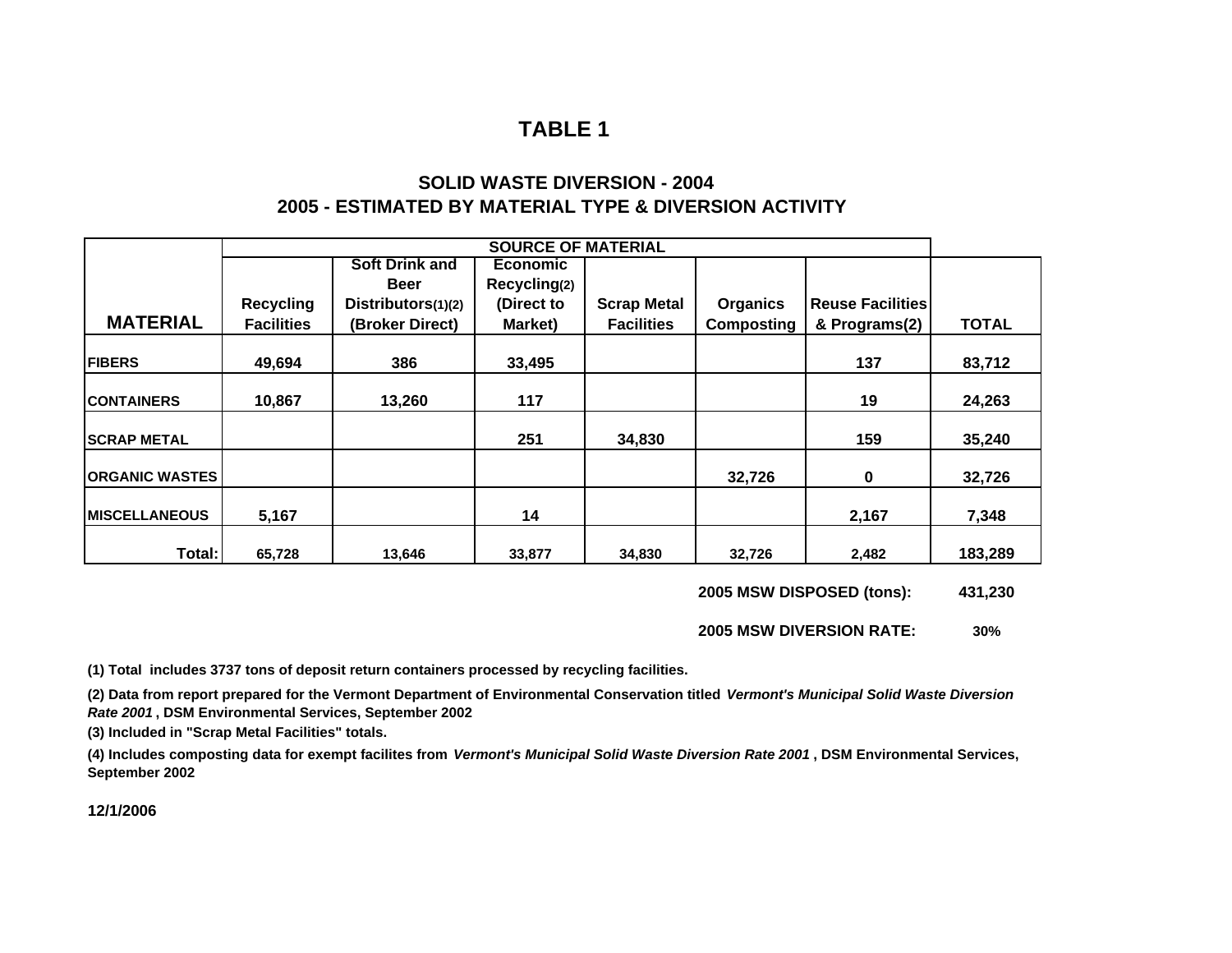## 2005 Table 1 Worksheet using 2005 Quarters data - grouped by containers, fibers and other

|                      |                        |                  |                  | <b>Total MRF</b> | Subtract materials     |                       |
|----------------------|------------------------|------------------|------------------|------------------|------------------------|-----------------------|
|                      |                        |                  | <b>TS Direct</b> | VT+ TS           | from other states into | <b>Total diverted</b> |
| <b>Material Code</b> | <b>Material</b>        | <b>MRF</b> Total | to Market        | Direct           | VT MRF system          | 2005                  |
| АC                   | Aluminum Cans          | 225.76           |                  | 225.76           |                        | 225.76                |
| CN                   | Cans                   | 890.41           | 92.97            | 983.38           |                        | 983.38                |
|                      |                        |                  |                  |                  |                        |                       |
| СT                   | Containers, co-mingled | 878.56           | 2000.45          | 2879.01          | $-165.48$              | 2713.53               |
| GL                   | Glass                  | 8399.14          | 89.7             | 8488.84          |                        | 8488.84               |
| HD                   | HDPE $(H2)$            | 976.4            | 5.63             | 982.03           | $-65.63$               | 916.4                 |
| PE.                  | <b>PETE (#1)</b>       | 742.12           | 11.92            | 754.04           | $-73.36$               | 680.68                |
| PO.                  | Other plastics         | 173.01           | 1.8              | 174.81           |                        | 174.81                |
| TC                   | Tin Cans               | 306.1            | 114.7            | 420.8            |                        | 420.8                 |
|                      | TOTAL:                 | 12591.5          | 2317.17          | 14908.67         | $-304.47$              | 14604.2               |

|                      |                             |                  |                  | <b>Total MRF</b> | Subtract materials     |                       |
|----------------------|-----------------------------|------------------|------------------|------------------|------------------------|-----------------------|
|                      |                             |                  | <b>TS Direct</b> | VT+TS            | from other states into | <b>Total diverted</b> |
| <b>Material Code</b> | <b>Material</b>             | <b>MRF</b> Total | to Market        | <b>Direct</b>    | VT MRF system          | 2005                  |
| BX                   | Boxboard/Paperboard         | 1651.6           | 53.36            | 1704.96          |                        | 1704.96               |
| CC                   | <b>Corrugated Cardboard</b> | 23093.15         | 151.03           | 23244.18         | $-2652.64$             | 20591.54              |
| FC.                  | Fibers, co-mingled          | 1525.08          | 308.65           | 1833.73          | $-83.18$               | 1750.55               |
| МA                   | <b>Magazines</b>            | 363.09           | 518              | 881.09           |                        | 881.09                |
| NP.                  | Newspapers                  | 20984.45         | 364.68           | 21349.13         | $-400.91$              | 20948.22              |
| OP                   | <b>Mixed Paper</b>          | 5859.53          | 92.97            | 5952.5           | $-2420.53$             | 3531.97               |
| <b>WP</b>            | White Office Paper          | 342.87           |                  | 342.87           | $-57.4$                | 285.47                |
|                      | <b>TOTAL:</b>               | 53819.77         | 1488.69          | 55308.46         | $-5614.66$             | 49693.8               |

|                      |                             |                  |                  | <b>Total MRF</b> | Subtract materials     |                       |
|----------------------|-----------------------------|------------------|------------------|------------------|------------------------|-----------------------|
|                      |                             |                  | <b>TS Direct</b> | $VT+TS$          | from other states into | <b>Total diverted</b> |
| <b>Material Code</b> | <b>Material</b>             | <b>MRF Total</b> | to Market        | <b>Direct</b>    | VT MRF system          | 2005                  |
|                      | Single Stream-              |                  |                  |                  |                        |                       |
| 1S                   | Contain.&Fibers             |                  | 709.8            | 709.8            | $-281.31$              | 428.49                |
| AB                   | <b>Automobile Batteries</b> | 8.92             | 122.62           | 131.54           |                        | 131.54                |
| AF                   | Antifreeze                  |                  | 7.09             | 7.09             |                        | 7.09                  |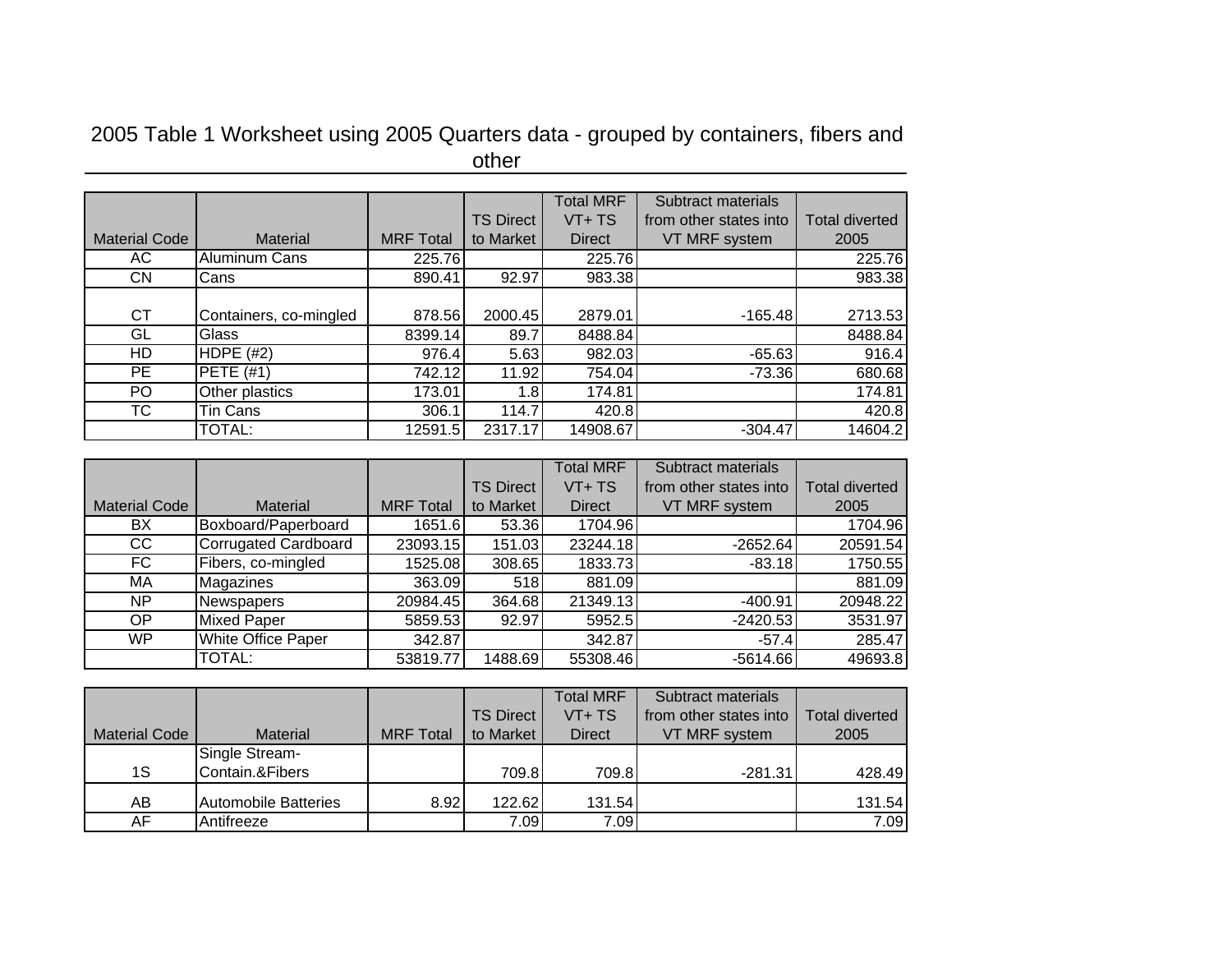| BK        | <b>Books</b>                | 220.4  | 40.17   | 260.57  |           | 260.57  |
|-----------|-----------------------------|--------|---------|---------|-----------|---------|
| BL        | <b>Ballast</b>              |        | 476.23  | 476.23  |           | 476.23  |
| EL.       | Electronics                 | 27.8   | 267.39  | 295.19  |           | 295.19  |
|           | Waste Exchange /            |        |         |         |           |         |
| EX        | Reuse                       |        | 33.25   | 33.25   |           | 33.25   |
| FL.       | <b>Florescent Bulbs</b>     | 2.52   | 29.8    | 32.32   |           | 32.32   |
|           | <b>Mercury Products-not</b> |        |         |         |           |         |
| <b>HG</b> | f.bulbs                     |        | 13.23   | 13.23   |           | 13.23   |
| <b>OR</b> | <b>Other Recyclables</b>    | 42.52  | 0.95    | 43.47   |           | 43.47   |
| PB        | <b>PCB Devices</b>          |        | 2.52    | 2.52    |           | 2.52    |
| <b>PP</b> | <b>Propane Tanks</b>        |        | 94.58   | 94.58   |           | 94.58   |
| <b>TX</b> | Textiles                    | 27.59  | 88.37   | 115.96  |           | 115.96  |
| UF        | <b>Used Oil Filters</b>     |        | 14.68   | 14.68   |           | 14.68   |
| <b>UO</b> | Used Motor Oil              | 5.74   | 119.8   | 125.54  |           | 125.54  |
| WG        | Wood, clean - ground        |        | 3092    | 3092    |           | 3092    |
| <b>WW</b> | Stumps, Brush, Wood         |        | 0.5     | 0.5     |           | 0.5     |
|           | TOTAL:                      | 335.49 | 5112.98 | 5448.47 | $-281.31$ | 5167.16 |

Total MSW Diverted: 69465.16

3737 minus amount included in bottle bill figure

> 65728.16 Net MSW Diverted by Facilities

| Other Diverted: |  |
|-----------------|--|
|                 |  |

| <b>DW</b> | Dry Wall (sheet rock)                          |       | 22.5   | 22.5   |          | 22.5   |  |
|-----------|------------------------------------------------|-------|--------|--------|----------|--------|--|
|           | Con/Demo Debris                                |       |        |        |          |        |  |
| CR        | Recycling                                      | 30.61 |        | 30.61  |          | 30.61  |  |
|           | Inerts-Concrete,                               |       |        |        |          |        |  |
| IN        | Masonry etc.                                   |       | 146.64 | 146.64 |          | 146.64 |  |
|           | Road, Bridge or                                |       |        |        |          |        |  |
| <b>RB</b> | <b>Highway Debris</b>                          |       | 594.68 | 594.68 | $-487.9$ | 106.78 |  |
| NF        | Non-ferrous Metals                             |       | 87.51  | 87.51  |          | 87.51  |  |
|           | Tires                                          | 71.19 | 773.05 | 844.24 |          | 844.24 |  |
| Total:    |                                                |       |        |        |          |        |  |
|           | Not included because embedded in MSW diverted: |       |        |        |          |        |  |
|           |                                                |       |        |        |          |        |  |

|                    | appliances<br>$m \wedge m$<br>чнекан.<br>.JUI dD |            |                        |    |              |
|--------------------|--------------------------------------------------|------------|------------------------|----|--------------|
| ME                 | 1&<br>∴ wu.<br>wu                                | ۱∩۵<br>٠UΟ | $- -$<br>7000<br>או וא | т. | . . <i>.</i> |
| $1 - 11111 - 1211$ |                                                  |            |                        |    |              |

12/1/2006

 $\mathsf{L}$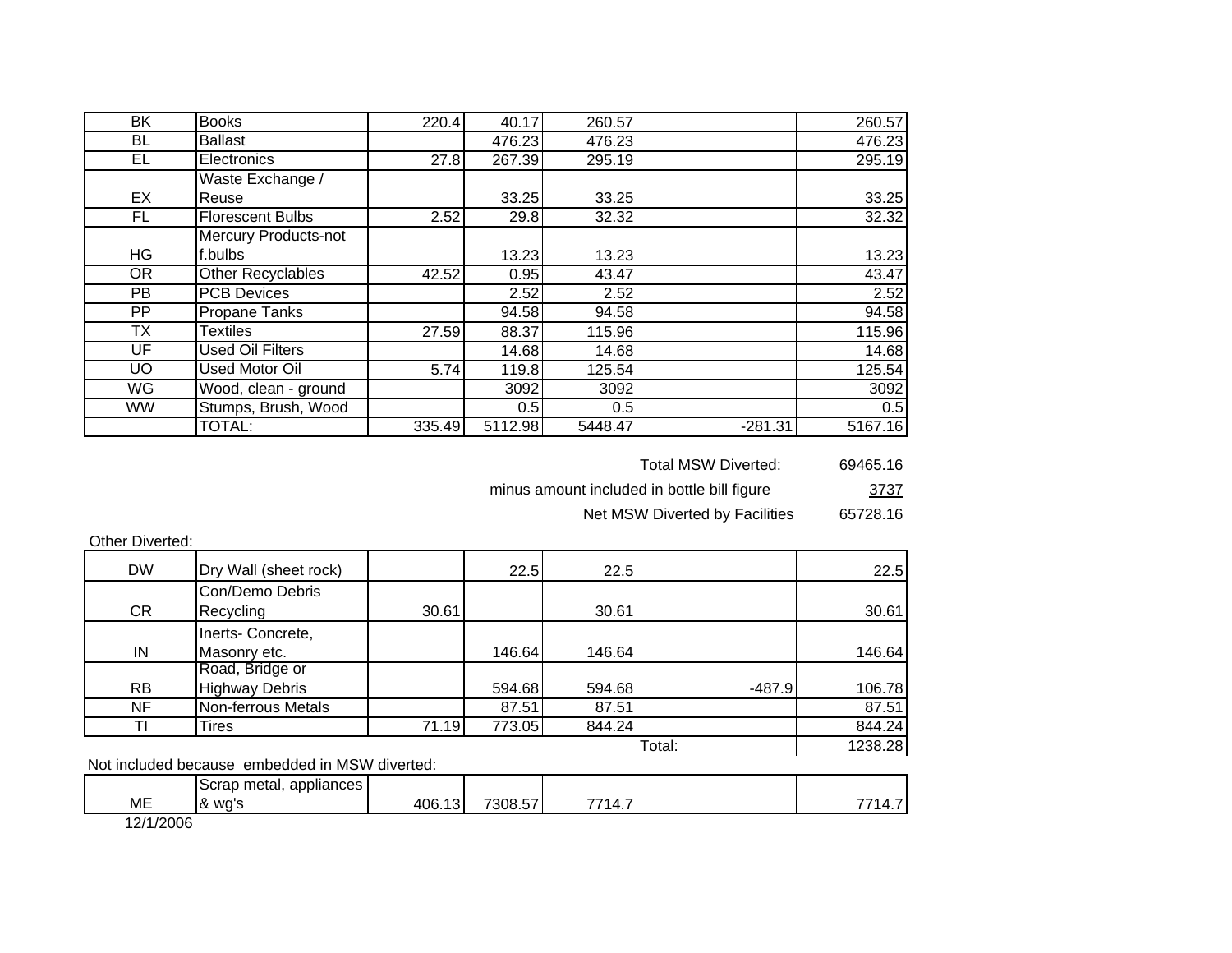#### **GENERATION , DIVERSION AND DISPOSAL VERMONT MUNICIPAL SOLID WASTE**

#### **1994 - 2005 (ACTUAL) (2010 PROJECTION IN ORDER TO REACH 50% DIVERSION RATE)**

|                                  |         |         |         |                           |         | MSW Generation, Diversion & Disposal - Actual & Projection For 2010 (Tons) |         |         |         |                           |
|----------------------------------|---------|---------|---------|---------------------------|---------|----------------------------------------------------------------------------|---------|---------|---------|---------------------------|
|                                  |         |         |         |                           |         |                                                                            |         |         |         | 50%<br>2010               |
|                                  | 1994    | 1998    | 1999    | 2000                      | 2001    | 2002                                                                       | 2003    | 2004    | 2005    | Projection <sup>[1]</sup> |
| <b>Generation</b>                | 474,800 | 570,750 | 563,564 | 576,797                   | 597,811 | 612,279                                                                    | 604,442 | 644,327 | 614,519 | 633,589                   |
| <b>Diversion</b>                 | 164,830 | 195,930 | 199,301 | 189,401                   | 182,562 | 184,149                                                                    | 186,407 | 189,047 | 183,289 | 316,795                   |
| <b>Disposal</b>                  | 309,970 | 374,820 | 364,263 | 387,396                   | 415,249 | 428,130                                                                    | 418,035 | 455,281 | 431,230 | 316,795                   |
| <b>Population</b>                | 583,836 | 600,416 | 604,683 | 608,827                   | 613,090 | 616,408                                                                    | 619,107 | 621,394 | 623,050 | 636,134                   |
| <b>Per Capita MSW Generation</b> |         |         |         |                           |         |                                                                            |         |         |         |                           |
| (Tons/Year)                      | 0.81    | 0.95    | 0.93    | 0.95                      | 0.98    | 0.99                                                                       | 0.98    | 1.04    | 0.99    | 1.00                      |
| (Pounds/Day)                     | 4.46    | 5.21    | 5.11    | 5.19                      | 5.34    | 5.44                                                                       | 5.35    | 5.68    | 5.40    | 5.46                      |
| <b>Per Capita MSW Diversion</b>  |         |         |         |                           |         |                                                                            |         |         |         |                           |
| (Tons/Year)                      | 0.28    | 0.33    | 0.33    | 0.31                      | 0.30    | 0.30                                                                       | 0.30    | 0.30    | 0.29    | 0.50                      |
| (Pounds/Day)                     | 1.55    | 1.79    | 1.81    | 1.70                      | 1.63    | 1.64                                                                       | 1.65    | 1.67    | 1.61    | 2.73                      |
| Per Capita MSW Disposal          |         |         |         |                           |         |                                                                            |         |         |         |                           |
| (Tons/Year)                      | 0.53    | 0.62    | 0.60    | 0.64                      | 0.68    | 0.69                                                                       | 0.68    | 0.73    | 0.69    | 0.50                      |
| (Pounds/Day)                     | 2.91    | 3.42    | 3.30    | 3.49                      | 3.71    | 3.81                                                                       | 3.70    | 4.01    | 3.79    | 2.73                      |
|                                  |         |         |         | % of MSW Waste Generation |         |                                                                            |         |         |         |                           |
|                                  | 1994    | 1998    | 1999    | 2000                      | 2001    | 2002                                                                       | 2003    | 2004    | 2005    | 50% Projection            |
| <b>Generation</b>                | 100%    | 100%    | 100%    | 100%                      | 100%    | 100%                                                                       | 100%    | 100%    | 100%    | 100%                      |
| <b>Diversion</b>                 | 34.7%   | 34.3%   | 35.4%   | 32.8%                     | 30.5%   | 30%                                                                        | 31%     | 29%     | 30%     | 50%                       |
| <b>Disposal</b>                  | 65.3%   | 65.7%   | 64.6%   | 67.2%                     | 69.5%   | 70%                                                                        | 69%     | 71%     | 70%     | 50%                       |

**NOTES:**

**[1] MSW generation projection for 2010 is based on the average of the per capita MSW generation rate for 2001 through 2005: 1.0T/YR X 636,134 Vermont Population Projections for 2010 is based on the same rate of changes as 2000- 2005- 2.1% over a 5year period: 623,050 X 1.021**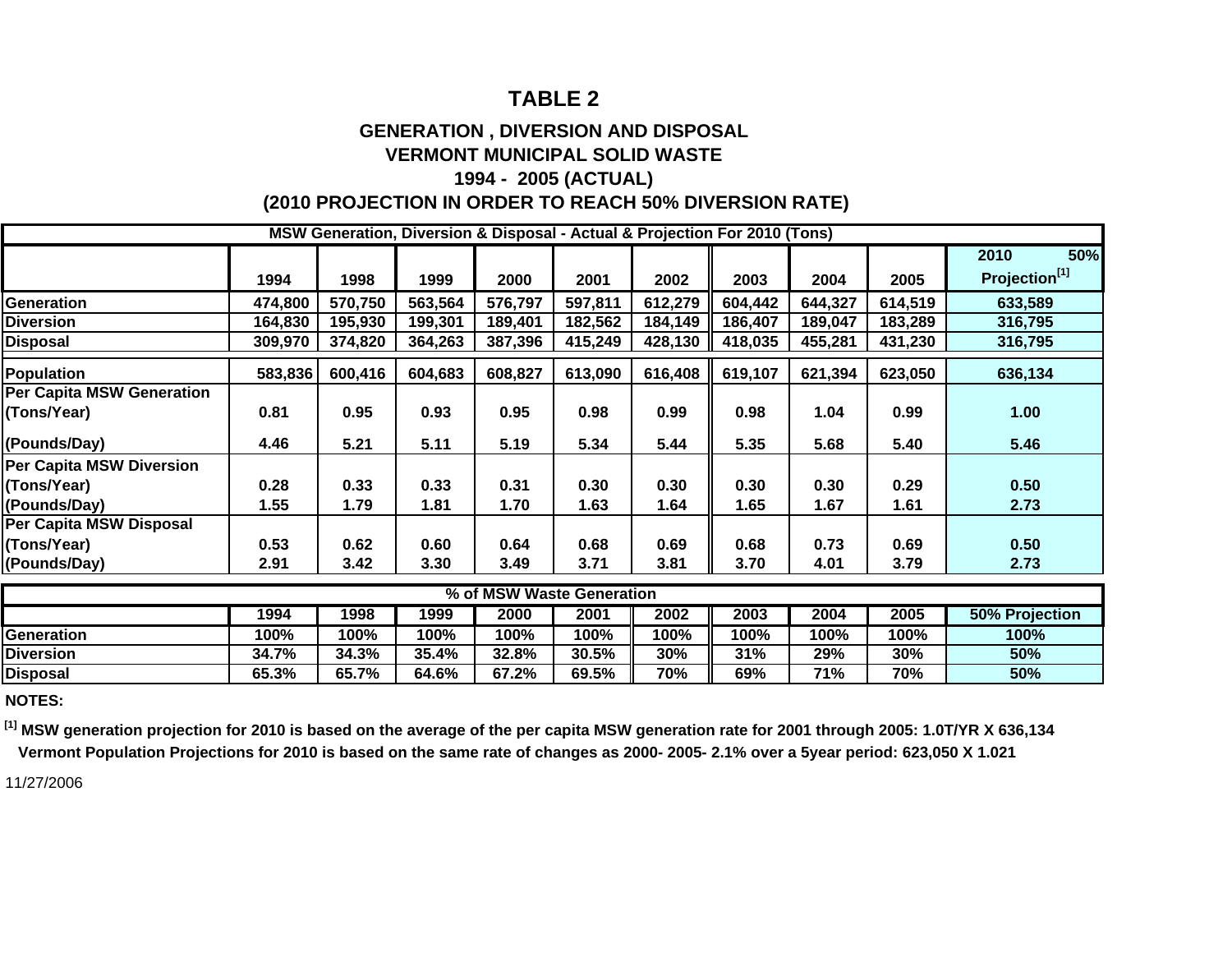#### **Vermont Solid Waste - 2005 Disposal & Incineration**

|                                                                                                          |            | <b>TYPE OF WASTE</b> |                      |         |                 |                            |
|----------------------------------------------------------------------------------------------------------|------------|----------------------|----------------------|---------|-----------------|----------------------------|
|                                                                                                          | <b>MSW</b> | C&D/Wood             | Other <sup>[1]</sup> | Total   | %               | <b>Waste Used</b>          |
| <b>DESTINATION</b>                                                                                       | (Tons)     | (Tons)               | (Tons)               | (Tons)  | <b>Disposed</b> | in Landfill <sup>[2]</sup> |
|                                                                                                          |            |                      |                      |         |                 |                            |
| <b>In-State</b>                                                                                          |            |                      |                      |         |                 |                            |
| Landfill                                                                                                 | 331,364    | 93,777               | 11,533               | 436,674 | 80.46%          | 36,207                     |
| Incineration <sup>[3]</sup>                                                                              |            | 37                   |                      | 37      | 0.01%           |                            |
| Subtotal:                                                                                                | 331,364    | 93,814               | 11,533               | 436,711 |                 |                            |
|                                                                                                          |            |                      |                      |         |                 |                            |
| Out-of-State                                                                                             |            |                      |                      |         |                 |                            |
| Landfill                                                                                                 | 50,322     | 5,712                | 314                  | 56,348  | 10.38%          | 10,879                     |
| <b>Incineration</b>                                                                                      | 49,544     | 127                  |                      | 49,671  | 9.15%           |                            |
| Subtotal:                                                                                                | 99,866     | 5,839                | 314                  | 106,019 |                 |                            |
|                                                                                                          |            |                      |                      |         |                 |                            |
| Total:                                                                                                   | 431,230    | 99,653               | 11,847               | 542,730 |                 | 47,086                     |
| <b>NOTES:</b>                                                                                            |            |                      |                      |         |                 |                            |
|                                                                                                          |            |                      |                      |         |                 |                            |
| [1] Refer to Table 5A for specific wastes disposed in Vermont landfills.                                 |            |                      |                      |         |                 |                            |
|                                                                                                          |            |                      |                      |         |                 |                            |
| [2] Refer to Table 5B for specific wastes used in landfills.                                             |            |                      |                      |         |                 |                            |
| [3] On site clean wood burn at transfer stations. In previous years clean wood waste collected by        |            |                      |                      |         |                 |                            |
| Chittenden District and chipped and burnt at the McNeil Electric Generating Station was included in this |            |                      |                      |         |                 |                            |
| table. It is now mentioned as a footnote to this table (2005 -6814 tons).                                |            |                      |                      |         |                 |                            |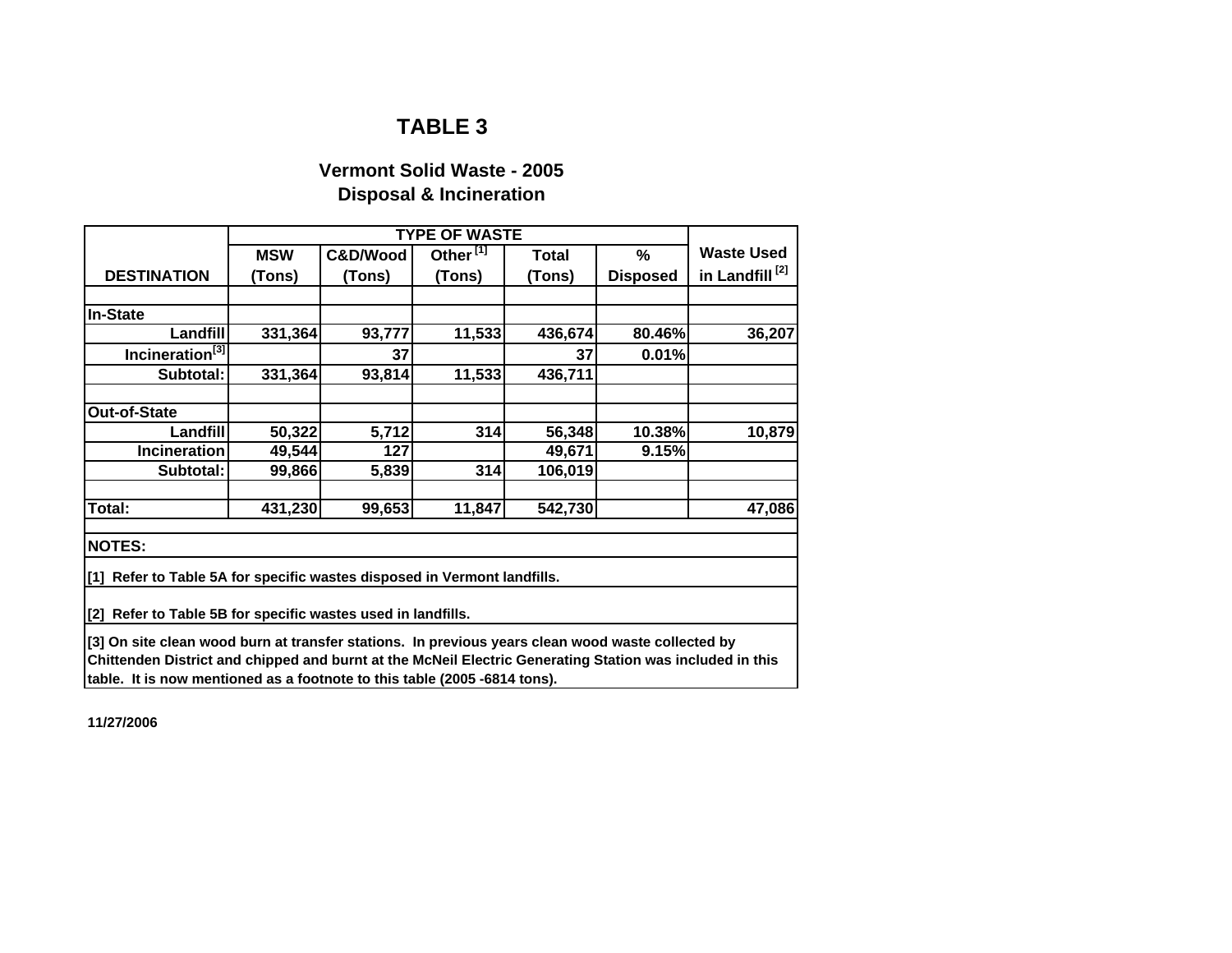#### **TABLE 4 DESTINATIONS FOR VERMONT SOLID WASTE - 2005 DISPOSAL & INCINERATION**

|              |                                                       |                   | <b>C&amp;D &amp;</b> |                 |                     |                      |
|--------------|-------------------------------------------------------|-------------------|----------------------|-----------------|---------------------|----------------------|
|              |                                                       |                   |                      |                 |                     |                      |
| <b>State</b> |                                                       |                   | Wood                 | <b>OTHER</b>    |                     | <b>Waste Used In</b> |
|              | Facility                                              | <b>MSW (Tons)</b> | (Tons)(1)            | (Tons)(2)       | <b>Total (Tons)</b> | Landfill(3)          |
| <b>VT</b>    | <b>Waste USA Landfill</b>                             | 234,473           | 80,518               | 5,491           | 320,482             | 17,015               |
|              | <b>WSI Landfill</b>                                   | 94,560            | 8,981                | 2,632           | 106,173             | 18,768               |
|              | 2 - 1000 Ton Landfills                                | 2,331             | 70                   | 6               | 2,408               | 424                  |
|              | <b>Burgess C&amp;D Landfill</b>                       |                   | 1,436                | 257             | 1,693               |                      |
|              | On-site Disposal - Transfer Stations & Cat.Cert Sites |                   | 2,771                | 3,147           | 5,918               |                      |
|              | On-site Burning, clean wood - Transfer Stations       |                   | 37                   |                 | 37                  |                      |
|              | 2004- Total Vermont:                                  | 331,364           | 93,814               | 11,533          | 436,711             | 36,207               |
|              | <b>MABFI</b>                                          |                   |                      |                 |                     |                      |
|              | <b>ECO - Pittsfield Waste To Energy</b>               | 2,704             |                      |                 | 2,704               |                      |
|              | <b>North Hadley Landfill</b>                          | 4,402             |                      |                 | 4,402               |                      |
|              | 2004 - Total Massachusetts:                           | 7,106             |                      |                 | 7,106               |                      |
|              | NH Wheelabrator Waste To Energy, Claremont            | 24,698            | 127                  |                 | 24,825              |                      |
|              | Lebanon Landfill                                      | 16,142            |                      |                 | 16,142              | 3,071                |
|              | North Country Landfill, Bethlehem                     | 6,191             | 687                  | 261             | 7,140               |                      |
|              | <b>Waste Management</b>                               | 266               | 164                  | 37              | 467                 |                      |
|              | <b>Mt Carbury Landfill</b>                            | 1,512             |                      |                 | 1,512               |                      |
|              | 2004 - Total New Hampshire:                           | 48,809            | 979                  | 298             | 50,086              | 3,071                |
| <b>NY</b>    | <b>Adirondak Waste To Energy, Hudson Falls</b>        | 22,142            |                      |                 | 22,142              |                      |
|              | <b>Clinton County Landfill</b>                        | 12,606            | 4,821                | $\overline{16}$ | 17,443              |                      |
|              | <b>County Waste, Clifton Park</b>                     | 175               | 39                   |                 | 215                 |                      |
|              | <b>ECO -/B-3 Transfer Station</b>                     |                   |                      |                 |                     |                      |
|              | Seneca Meadows Landfill                               | 8,968             |                      |                 | 8,968               |                      |
|              | <b>Waste Management Landfill(s)</b>                   | 60                |                      |                 | 60                  | 7,808                |
|              | 2004 - Total New York:                                | 43,951            | 4,860                | 16              | 48,827              | 7,808                |
|              | 2004 - Total Out-Of-State                             |                   |                      |                 | 106,019             | 10,879               |
|              | 2004 - Total In-State & Out-Of-State                  | 431,230           | 99,654               | 11,846          | 542,730             | 47,086               |

**(1) In previous years clean wood waste collected by Chittenden District and chipped and burnt at the McNeil Electric Generating Station was included in this table. It is now mentioned as a footnote to Table 1 (2005 - 6814 tons).**

**(2) Refer to Table 4A for specific wastes and amounts disposed in Vermont landfills including some waste from other states.**

**(3) Refer to Table 4B for specific wastes used in landfills, amounts brought to Vermont landfills from other states and amount of VT waste used in landfills in other states.**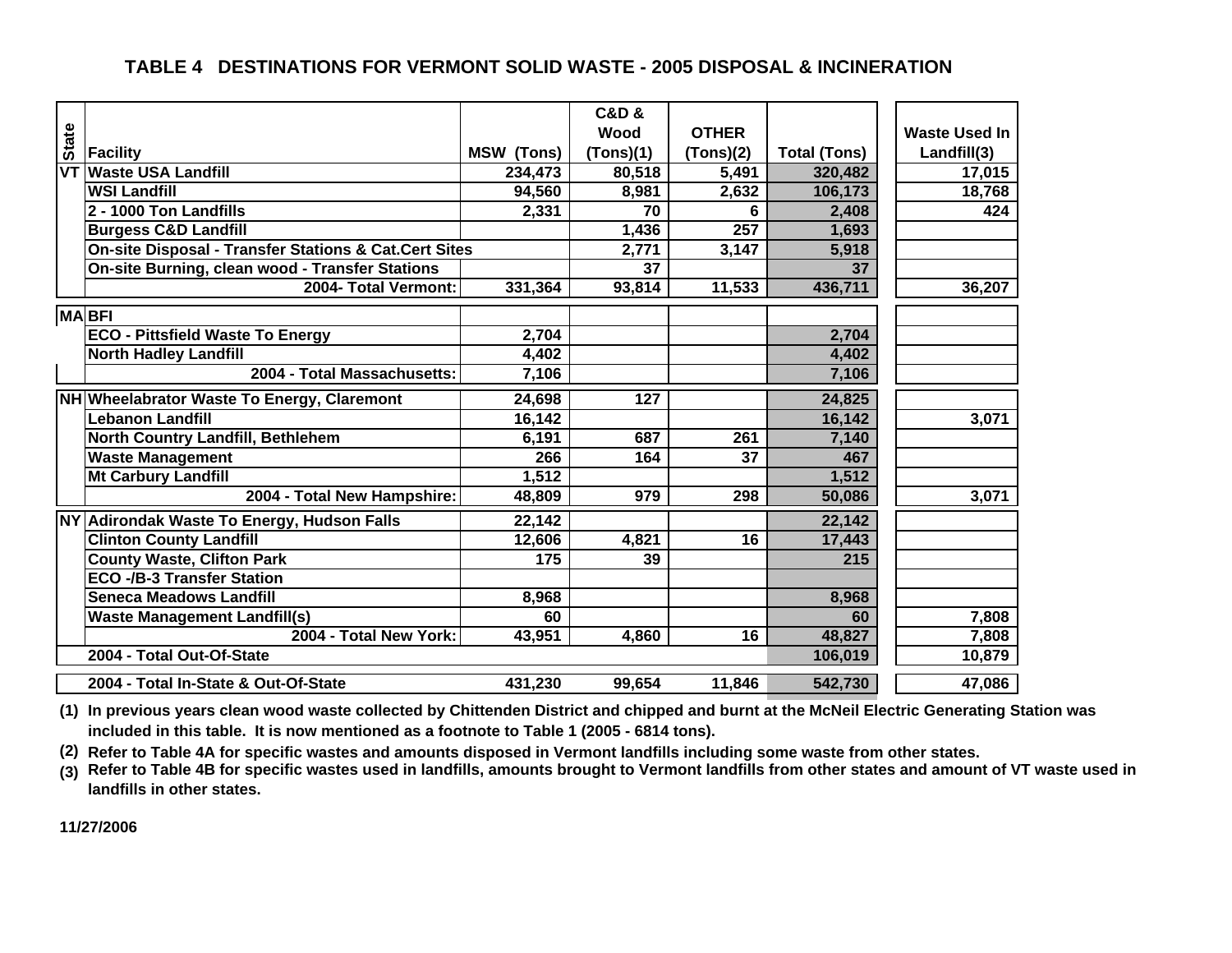#### **(Detailing Column E from Table 4) OTHER WASTES DISPOSED IN VERMONT LANDFILLS 2005 TABLE 4A**

|                           |               | <b>Waste USA</b><br>Landfill -<br><b>VT Waste</b> | <b>Waste USA</b><br>Landfill -<br><b>Waste From</b><br><b>Other states</b> | WSI-VT<br>Waste | <b>WSI</b><br><b>Landfill -</b><br><b>Waste</b><br><b>From Other</b><br>states | <b>Burgess</b><br>Bros.<br>Landfill | <b>1000 Ton</b><br><b>Landfills</b> | <b>Transfer</b><br><b>Stations &amp;</b><br><b>Cat Cert</b><br>Disposal -<br>On-site<br><b>Disposal</b> | <b>TOTAL TONS</b> |
|---------------------------|---------------|---------------------------------------------------|----------------------------------------------------------------------------|-----------------|--------------------------------------------------------------------------------|-------------------------------------|-------------------------------------|---------------------------------------------------------------------------------------------------------|-------------------|
| <b>Asbestos</b>           |               | 507                                               | 121                                                                        | 167             | 10                                                                             |                                     |                                     |                                                                                                         | 805               |
| <b>Bulky Wastes</b>       |               |                                                   |                                                                            | 19              |                                                                                |                                     | 6                                   |                                                                                                         | 25                |
| <b>Biosolids</b>          |               | 2,152                                             | 467                                                                        | 1,543           |                                                                                |                                     |                                     |                                                                                                         | 4,162             |
| <b>Contaminated Soils</b> |               | 48                                                |                                                                            | 56              |                                                                                |                                     |                                     |                                                                                                         | 104               |
| <b>Medical Waste</b>      |               | 15                                                |                                                                            | 127             |                                                                                |                                     |                                     |                                                                                                         | 142               |
| <b>Paper Sludge</b>       |               |                                                   | 7                                                                          |                 |                                                                                |                                     |                                     |                                                                                                         |                   |
| <b>Other Wastes</b>       |               | 1,972                                             | 203                                                                        | 709             |                                                                                | 257                                 |                                     | 3,147                                                                                                   | 6,288             |
| <b>TOTAL TONS:</b>        |               | 4,694                                             | 797                                                                        | 2,622           | 10                                                                             | 257                                 | 6                                   | 3,147                                                                                                   | 11,533            |
|                           | <b>NOTES:</b> |                                                   | CT, NH & NY                                                                |                 | <b>NH</b>                                                                      |                                     |                                     |                                                                                                         |                   |

**Prepared:12/01/06**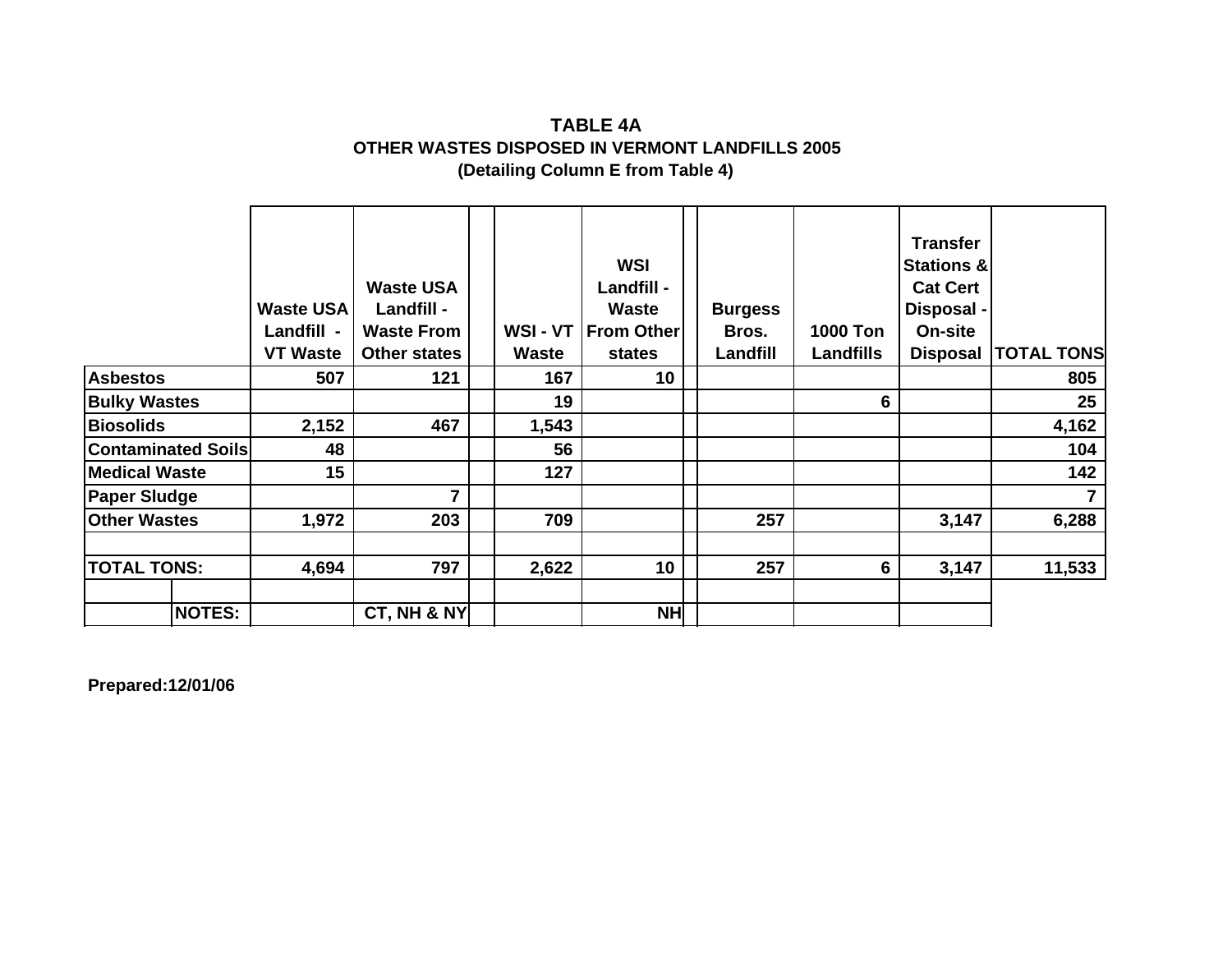|                           |                                                   |                                                                            |                 |                                                           | (Detailing Column H from Table 4)                                        |                                |                                                             |                                                                   |                      |
|---------------------------|---------------------------------------------------|----------------------------------------------------------------------------|-----------------|-----------------------------------------------------------|--------------------------------------------------------------------------|--------------------------------|-------------------------------------------------------------|-------------------------------------------------------------------|----------------------|
|                           | <b>Waste USA</b><br>Landfill -<br><b>VT Waste</b> | <b>Waste USA</b><br>Landfill -<br><b>Waste From</b><br><b>Other states</b> | WSI-VT<br>Waste | WSI<br>Landfill -<br>Waste<br><b>From Other</b><br>states | <b>Bristol</b><br>Landfill -<br><b>Waste From</b><br><b>Other states</b> | <b>Salisbury</b><br>Landfill - | <b>Hartford TS</b><br>VT C&D to<br>Lebanon LF   Landfill(s) | Hubbard &<br><b>Castleton</b><br>TSs - VT<br><b>C&amp;D to NY</b> | TOTAL<br><b>TONS</b> |
| <b>Cover Material:</b>    |                                                   |                                                                            |                 |                                                           |                                                                          |                                |                                                             |                                                                   |                      |
| <b>Biosolids</b>          | 8,569                                             |                                                                            |                 |                                                           |                                                                          | 83                             |                                                             |                                                                   | 8,652                |
| C&D                       |                                                   |                                                                            |                 |                                                           |                                                                          |                                |                                                             |                                                                   |                      |
| <b>Contaminated Soils</b> | 4,687                                             |                                                                            | 3,090           |                                                           |                                                                          |                                |                                                             |                                                                   | 7,777                |
| <b>Foundary Sand</b>      |                                                   |                                                                            | 3,001           |                                                           |                                                                          |                                |                                                             |                                                                   | 3,001                |
| <b>Paper Sludge</b>       | 1,749                                             |                                                                            | 2,773           | 7,584                                                     |                                                                          | 340                            |                                                             |                                                                   | 12,447               |
| <b>Other Wastes</b>       | 679                                               |                                                                            |                 |                                                           |                                                                          |                                |                                                             |                                                                   | 679                  |
|                           |                                                   |                                                                            |                 |                                                           |                                                                          |                                |                                                             |                                                                   |                      |
| <b>Road Base:</b>         |                                                   |                                                                            |                 |                                                           |                                                                          |                                |                                                             |                                                                   |                      |
| C&D                       | 1,330                                             |                                                                            | 432             | 1,470                                                     |                                                                          |                                | 3,071                                                       | 7,808                                                             | 14,112               |
| <b>Crushed Glass</b>      |                                                   |                                                                            |                 |                                                           |                                                                          |                                |                                                             |                                                                   |                      |
| <b>Ground Wood Waste</b>  |                                                   |                                                                            | 418             |                                                           |                                                                          |                                |                                                             |                                                                   | 418                  |
|                           |                                                   |                                                                            |                 |                                                           |                                                                          |                                |                                                             |                                                                   |                      |
| <b>TOTAL TONS:</b>        | 17,015                                            |                                                                            | 9,714           | 9,054                                                     |                                                                          | 424                            | 3,071                                                       | 7,808                                                             | 47,086               |
|                           |                                                   |                                                                            |                 |                                                           |                                                                          | <b>Includes</b>                | <b>Includes</b>                                             | <b>Waste</b>                                                      |                      |
|                           |                                                   |                                                                            |                 | ME, NH, NY,                                               |                                                                          | 153.44 tons                    | <b>538 tons</b>                                             | Man.                                                              |                      |
| <b>NOTES:</b>             |                                                   | NH, NY                                                                     |                 | <b>MA</b>                                                 | None in 2005  PS-NY                                                      |                                | <b>C&amp;D-NY</b>                                           | Landfill(s)                                                       |                      |

**Waste Used in Landfills (Tons) - 2005 TONS (Detailing Column H from Table 4) TABLE 4B**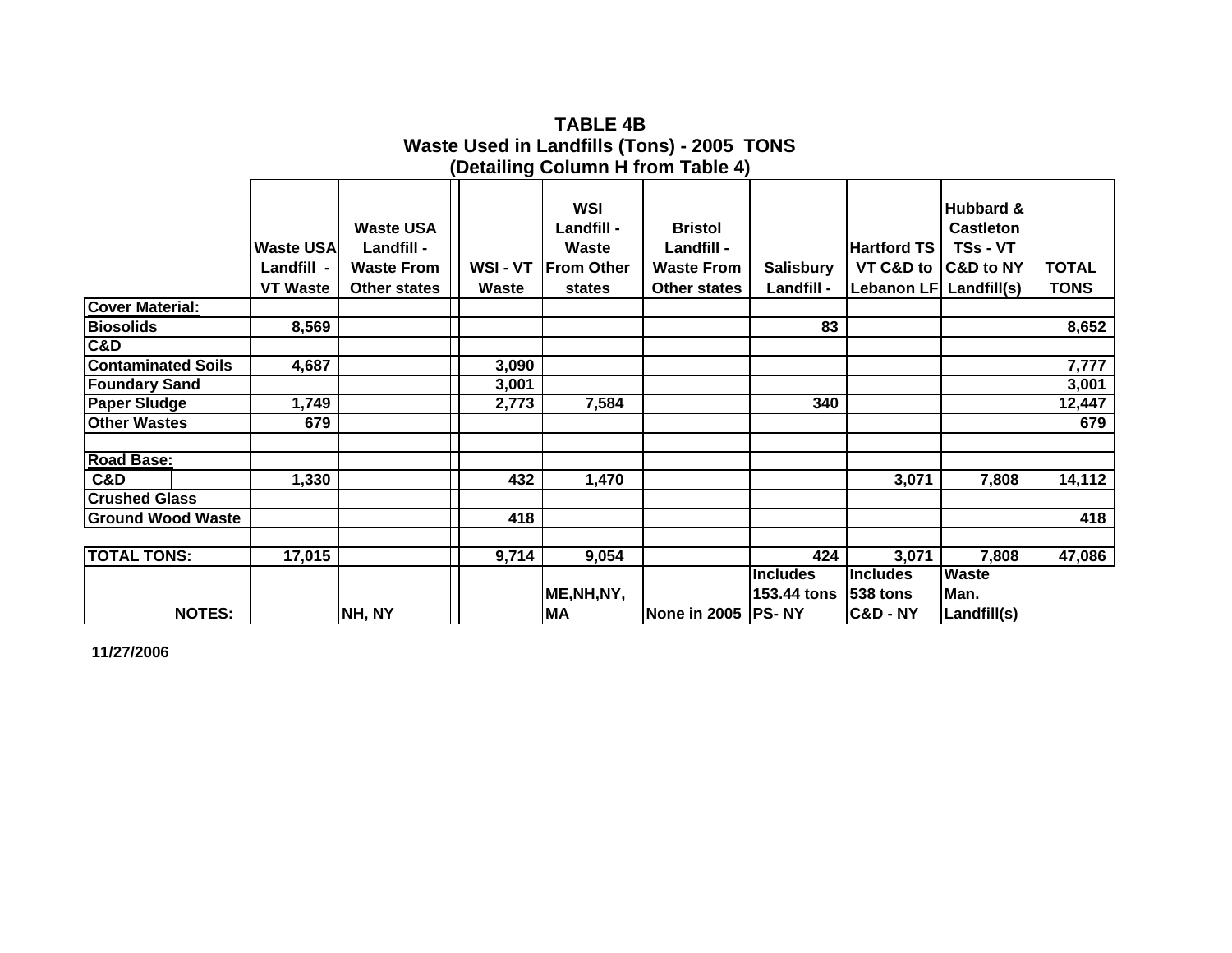#### **Operating Solid Waste Disposal Capacity in Vermont [3]**

#### **Status 7/1/06**

| <b>Solid Waste Landfills</b>                     | Remaining<br><b>Capacity For</b> |              | <b>Maximum Permitted</b><br><b>Fill Rate</b> | <b>Permit Year</b> |
|--------------------------------------------------|----------------------------------|--------------|----------------------------------------------|--------------------|
|                                                  | <b>Waste(tons)</b>               | (tons/day)   | (tons/year)                                  |                    |
| NEWS Landfill, <sup>[1]</sup> (Phase I, II, III) | 445,000                          | 2,500        | 370,000                                      | 4/1/06-3/31/07     |
| NEWS Landfill, [1] (Phase IV)                    | 6,661,350                        | $\mathbf{u}$ | $\mathbf{u}$                                 |                    |
| WSI Landfill <sup>[2]</sup> (Cell 2)             | 134,000                          | 600          | 172,000                                      | 1/1/06-12/31/06    |
| WSI Landfill <sup>[2]</sup> (Cell 3)             | 1,027,500                        | $\mathbf{H}$ | $\mathbf{u}$                                 |                    |
| <b>Totals</b>                                    | 8,267,850                        |              | 542,000                                      |                    |

| Maintains ANR Solid Waste Certification:                               |         |     |        |                   |  |  |  |  |  |  |  |
|------------------------------------------------------------------------|---------|-----|--------|-------------------|--|--|--|--|--|--|--|
|                                                                        |         |     |        | Not plannning to  |  |  |  |  |  |  |  |
| <b>Greater Upper Valley Solid Waste</b>                                |         |     |        | construct in near |  |  |  |  |  |  |  |
| <b>District Hartland - Phase 1 North</b>                               | 250,000 | 200 | 50,000 | <b>Future</b>     |  |  |  |  |  |  |  |
|                                                                        |         |     |        | Not plannning to  |  |  |  |  |  |  |  |
| <b>Northwest Solid Waste District -</b>                                |         |     |        | construct in near |  |  |  |  |  |  |  |
| Sheldon - Cell 1                                                       | 130,000 | 125 | 20,000 | <b>Future</b>     |  |  |  |  |  |  |  |
| Designing New Landfill and preparing application for submittal to ANR: |         |     |        |                   |  |  |  |  |  |  |  |

**Chittenden Solid Waste District - Williston**

**Vermont Solid Waste Requiring Disposal (2005): 542,730 Tons**

**[1] NEWS=New England Waste Services, Coventry Vermont**

**[2] WSI = Waste Systems International, Inc., Moretown Vermont**

**[3] Does not include the two 1000 TPY unlined landfills operating in Bristol Town and Salisbury.**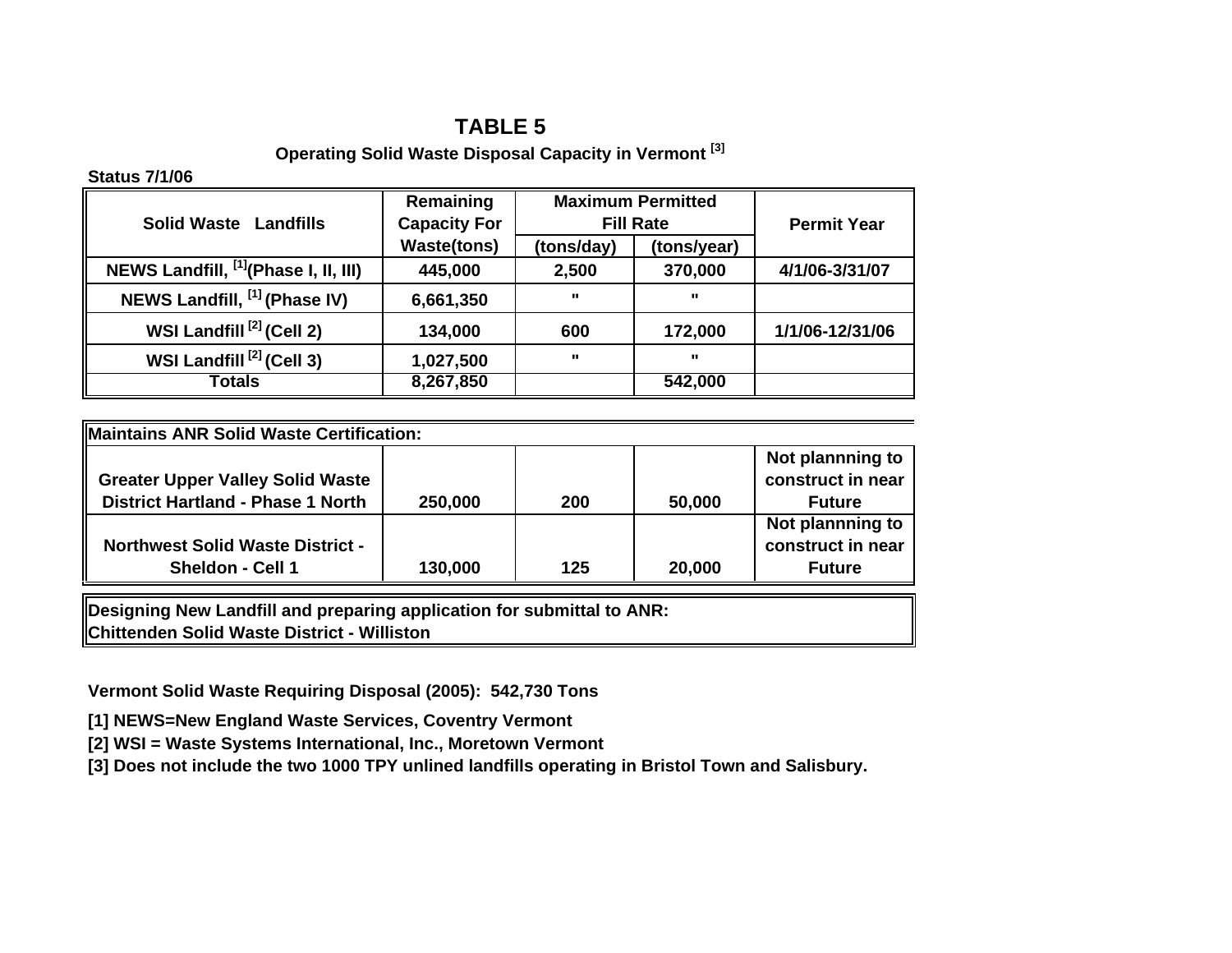# 2005 Estimated Quantities of Biosolids Managed In and Out of State

# **(As reported to RMS1 from Vermont facility generators)**

| <b>Management</b><br>Option | <b>In-State</b><br>(wet tons) | <b>Out-of-State</b><br>(wet tons) | <b>Total</b><br>(wet tons) | <b>Percent</b><br>of Total | <b>Percent</b><br><b>Managed</b> |  |
|-----------------------------|-------------------------------|-----------------------------------|----------------------------|----------------------------|----------------------------------|--|
| <b>Beneficial Uses:</b>     |                               |                                   |                            |                            |                                  |  |
| <b>Land Application</b>     | 6,353                         | 0                                 | 6,353                      | 11%                        |                                  |  |
| <b>Composted</b>            | 5,313                         | 27,840                            | 33,153                     | 57%                        |                                  |  |
| <b>Subtotal</b>             | 11,667                        | 27,840                            | 39,507                     |                            | 68%                              |  |
| <b>Non-Beneficial Uses:</b> |                               |                                   |                            |                            |                                  |  |
| <b>Landfill</b>             | 15,407                        | 1006                              | 16,413                     | 28%                        |                                  |  |
| Incineration**              | O                             | 1,833                             | 1,833                      | 3%                         |                                  |  |
| <b>Subtotal</b>             | 15,407                        | 2,840                             | 18,247                     |                            | 32%                              |  |
| <b>Total:</b>               | 27,073                        | 30,680                            | 57,753                     |                            |                                  |  |
| <b>Percent of Total</b>     | 47%                           | 53%                               |                            |                            |                                  |  |
| In & Out of State           |                               |                                   |                            |                            |                                  |  |

**Amounts are in wet tons at 15% solids<sup>2</sup>**

**1RMS - Residuals Management Section. Wastewater Management Division. (802) 241-3822**

<sup>2</sup>All amounts of biosolids reported to DEC are converted to dry tons. Then the dry tons are **converted to wet weight assuming 15% solids, which is generally the percent solids that can qualify to be land filled.**

**3Please note that nearly all biosolids sent to incinerators are in liquid form and the actual weight is greater than that in this table.**